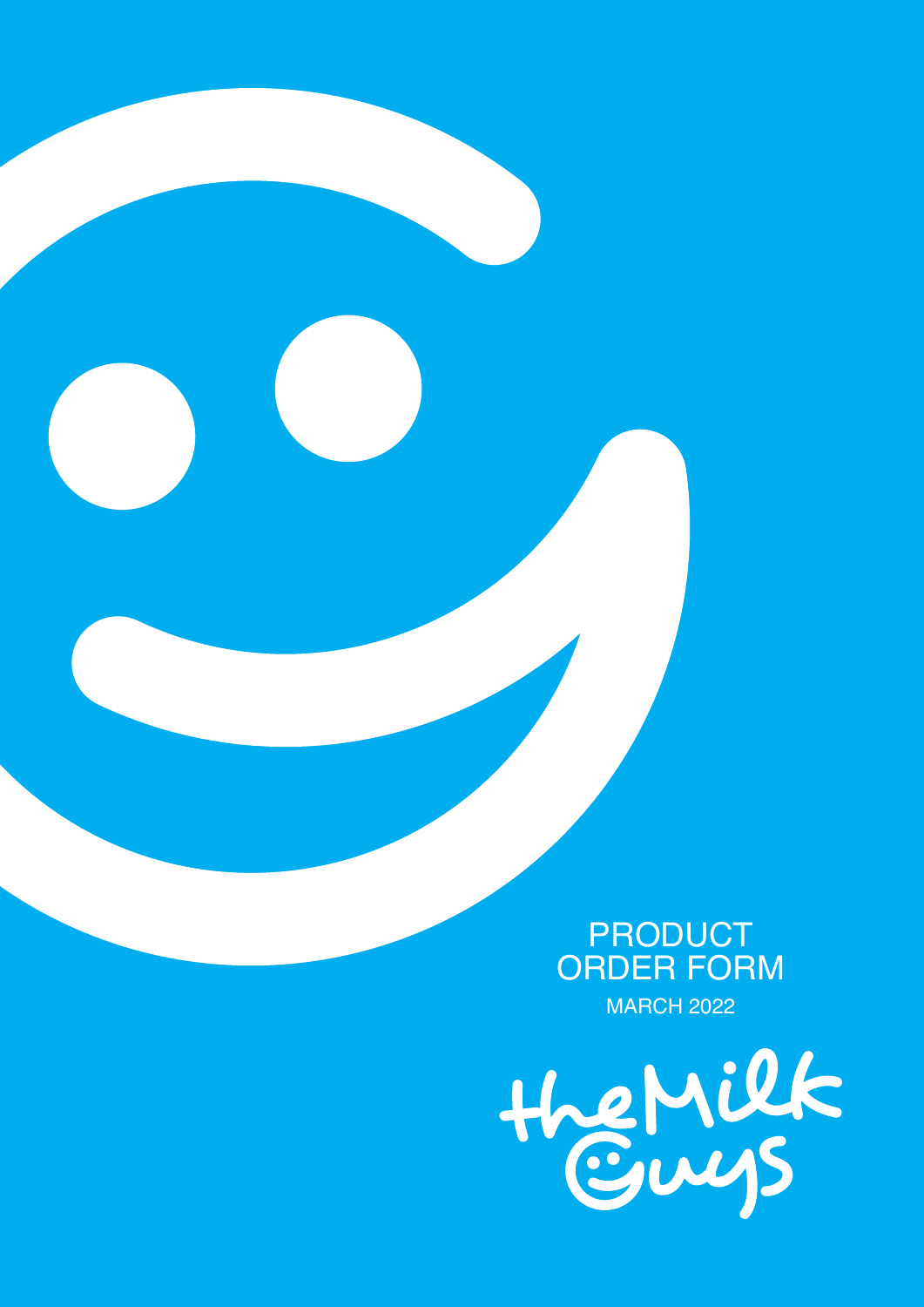

RUN NO:

| <b>CODE</b> | WT        | <b>SUNGOLD MILK</b>                  | CRATE             | UNIT        |
|-------------|-----------|--------------------------------------|-------------------|-------------|
| 0105        | 2LT       | SUNGOLD PLAIN                        |                   |             |
| 0115        | 2LT       | <b>SUNGOLD LITE</b>                  |                   |             |
| 0235        | 2LT       | <b>NO FAT</b>                        |                   |             |
|             |           |                                      |                   |             |
| <b>CODE</b> | WT        | THE MILK GUYS                        | <b>CRATE</b>      | <b>UNIT</b> |
| 0215        | 2LT       | THE MILK GUYS FULL CREAM             |                   |             |
| 0225        | 2LT       | THE MILK GUYS LITE MILK              |                   |             |
| 0250        | 10LT      | <b>BAG SPOUT</b>                     |                   |             |
| 0252        | 10LT      | JUGGLER LITE                         |                   |             |
| 0251        | 10LT      | SUNGOLD JUGGLER PLAIN                |                   |             |
|             |           |                                      |                   |             |
| <b>CODE</b> | WT        | <b>JERSEY MILK</b>                   | CRATE             | ∣UNIT       |
| 0249        | 10LT      | JERSEY BAG JUGGLER                   |                   |             |
| 0280        | 2LT       | JERSEY FULL CREAM                    |                   |             |
| 0285        | 2LT       | JERSEY LOW FAT                       |                   |             |
|             |           |                                      |                   |             |
| <b>CODE</b> | <b>WT</b> | MODIFIED MILK                        | <b>CRATE</b>      | UNIT        |
| 1132        | 1LT       | <b>MINOR FOAT MILK</b>               |                   |             |
| 1136        | 1LT       | ALMOND MLK BLUE (ALTERNATIVE)        |                   |             |
| 1141        | 1LT       | ALT OAT MILK(12)                     |                   |             |
| 1150        | 1LT       | ALMOND MILKLAB UHT (8)               |                   |             |
| 1160        | 1LT       | COCONUT MILKLAB UHT (8               |                   |             |
| 1165        | 1LT       | COCO SOUL MILK (6)                   |                   |             |
| 1965        | 25KG      | <b>SKIM MILK POWDER</b>              |                   |             |
| 1502        | 1LT       | UHT LACTOSE FREE (BOX 12)            |                   |             |
|             |           |                                      |                   |             |
| <b>CODE</b> | WT        | <b>FLAVOURED MILK</b>                | CRATE             | <b>UNIT</b> |
| 0500        | 500ML     | <b>COFFEE</b>                        |                   |             |
| 0505        | 500ML     | CHOC                                 |                   |             |
| 0510        | 500ML     | <b>STRAW</b>                         |                   |             |
| 0513        | 500ML     | <b>HONEYCOMB</b>                     |                   |             |
|             |           |                                      |                   |             |
| <b>CODE</b> | WT        | <b>SOY MILK</b>                      | <b>CRATE</b>      | <b>UNIT</b> |
|             | 1LT       | <b>BONSOY</b>                        |                   |             |
|             |           |                                      |                   |             |
| 1120        |           |                                      |                   |             |
| 1125        | 1LT       | HAPPY HAPPY SOY BOY                  |                   |             |
|             |           |                                      |                   |             |
| <b>CODE</b> | <b>WT</b> | <b>CREAM</b>                         | CRATE             | UNIT        |
| 1010        | 400G      | WHIPPED CREAM CAN                    |                   |             |
| 1033        | 2LT       | <b>SOUR CREAM</b>                    |                   |             |
| 1055        | 5LT       | THICK CREAM                          |                   |             |
| 1058        | 3LT       | THICK CREAM DEVONDALE                |                   |             |
|             |           |                                      |                   |             |
| <b>CODE</b> | WТ        | <b>CHEESE</b>                        | <b>CRATE UNIT</b> |             |
| 0700        | 2KG       | <b>CREAM CHEESE</b>                  |                   |             |
| 0703        | 500G      | MASCARPONE                           |                   |             |
| 0705        | 1KG       | BRIE                                 |                   |             |
| 0709        | 1KG       | <b>GRATED PARMESAN</b>               |                   |             |
| 0710        | 1KG       | SHAVED PARMESAN                      |                   |             |
| 0717        |           | PARMESAN WHEEL (AUSTRALIAN)          |                   |             |
| 0720        | 1.5KG     | <b>BEGA PROCESSED CHEDDAR SLICES</b> |                   |             |
| 0725        | 1.5KG     | <b>COON TASTY SLICES</b>             |                   |             |
| 0727        | 1.5KG     | <b>BURGER CHEESE</b>                 |                   |             |
| 0738        | 2KG       | <b>F/W TASTY SHREDDED</b>            |                   |             |
| 0748        | 2KG       | CHEDDAR BLOCK VINTAGE                |                   |             |
| 0760        | 2KG       | MOZZARELLA SHRED                     |                   |             |
| 0766        | 2KG       | <b>LEMNOS FETTA</b>                  |                   |             |
| 0772        | 3KG       | <b>RICOTTA</b>                       |                   |             |
| 0776        | 12KG      | <b>BULGARIAN FETA</b>                |                   |             |
| 0780        | 13KG      | <b>FETTA IN BRINE</b>                |                   |             |
| 0785        | 1KG       | 1KG BOCCOCINI                        |                   |             |
| 0790        | 16KG      | <b>DANISH FETTA</b>                  |                   |             |
| 0796        | 2KG       | <b>HALLOUMI</b>                      |                   |             |

| CODE                | <b>WT</b>          | <b>BUTTER</b>                                 | CRATE        | <b>UNIT</b> |
|---------------------|--------------------|-----------------------------------------------|--------------|-------------|
| 0811                | 1KG                | SALTED BUTTER + PLUS                          |              |             |
| 0812                | 1KG                | UNSALTED BUTTER                               |              |             |
| 0823                | 15KG               | SALTED BUTTER                                 |              |             |
| 0824                | 15KG               | WCB UNSALTED BUTTER                           |              |             |
| 0837                | 8GM                | <b>BUTTER PORTIONS</b>                        |              |             |
| 0840                | 1KG                | TUB MARGARINE                                 |              |             |
|                     |                    |                                               |              |             |
| <b>CODE</b>         | <b>WT</b>          | YOGHURT                                       | <b>CRATE</b> | <b>UNIT</b> |
| 0905                | 1KG                | NATURAL YOGHURT                               |              |             |
| 0913<br>0915        | 2KG<br>2KG         | M/G NAT GREEK YOGHURT<br><b>SWEET YOGHURT</b> |              |             |
| 0925                | 10KG               | NATURAL YOGHURT                               |              |             |
| 0999                | 10KG               | <b>GREEK STYLE</b>                            |              |             |
|                     |                    |                                               |              |             |
| <b>CODE</b>         | WT                 | JUICES                                        | CRATE        | <b>UNIT</b> |
| 0600                | 2LT                | ORANGE JUICE                                  |              |             |
| 0603                | 2LT                | PINE APPLE JUICE                              |              |             |
| 0605                | 2LT                | <b>APPLE JUICE</b>                            |              |             |
| 0607                | 2LT                | <b>MANGO JUICE</b>                            |              |             |
| 0611                | 350ML              | <b>APPLE JUICE</b>                            |              |             |
| 0612                | 350ML              | ORANGE JUICE                                  |              |             |
| 0613                | 350ML              | APPLE & BLACKCURRENT                          |              |             |
|                     |                    |                                               |              |             |
| CODE                | WТ                 | <b>WATER</b>                                  | <b>CRATE</b> | <b>UNIT</b> |
| 1170                | 1.25LT             | COCO SOUL WATER (6)                           |              |             |
| 1220                | 600ML              | WATER (12 PK)                                 |              |             |
|                     |                    |                                               |              |             |
| <b>CODE</b>         | WT                 | EGGS                                          | <b>CRATE</b> | <b>UNIT</b> |
| 1300                | 600S               | <b>EGGS FILLER</b>                            |              |             |
| 1305                | 700S               | <b>EGGS FREE RANGE</b>                        |              |             |
|                     |                    |                                               |              |             |
|                     |                    |                                               |              |             |
| <b>CODE</b>         | WT                 | <b>FROZEN GOODS</b>                           | <b>CRATE</b> | <b>UNIT</b> |
| 2110                | 1KG                | <b>RASPBERRIES</b>                            |              |             |
| 1968<br>1895        | 1KG                | <b>BLUEBERRIES</b><br><b>HASH BROWNS</b>      |              |             |
| 1896                | (BOX)<br>1KG       | SMOKED SALMON                                 |              |             |
| 1886                | 1KG                | <b>FALAFEL</b>                                |              |             |
| 1828                | 1KG                | <b>LAMB STRIPS</b>                            |              |             |
| 1964                | 1KG                | <b>MIXED BERRIES</b>                          |              |             |
| 0468                | 454G               | <b>AVOCADO PULP</b>                           |              |             |
|                     |                    |                                               |              |             |
| <b>CODE</b>         | <b>WT</b>          | <b>SMALLGOODS</b>                             | CRATE        | <b>UNIT</b> |
| 1800                | 2.5KG              | MIDDLE BACON LAGO                             |              |             |
| 1810                | 2.5KG              | <b>BACON TIBALDI S/R</b>                      |              |             |
| 1815                | 2.5KG              | <b>BACON TIBALDI L/R</b>                      |              |             |
| 1833                | 1KG                | SALAMI SLICED (THIN)                          |              |             |
| 1826                | 1KG                | <b>SLICED CHICKEN BREAST</b>                  |              |             |
| 1845                | 2.5KG              | SKINLESS FRANKS PER KG                        |              |             |
| 1850                | 1KG                | <b>1KG SLICED VIRGINIAN HAM</b>               |              |             |
| 1885                | 2.5 <sub>K</sub> G | SPANISH CHORIZO SAL                           |              |             |
| 1840                | 1KG                | SHAVED HAM                                    |              |             |
|                     |                    |                                               |              |             |
| <b>CODE</b><br>0430 | WT<br>2KG          | ANTI PASTO / DIP / MAYONNAISE<br>TZATZIKI DIP | <b>CRATE</b> | UNIT        |
| 0431                | 1KG                | CAVIAR DIP                                    |              |             |
| 0432                | 2KG                | <b>HOMMUS DIP</b>                             |              |             |
| 0450                | 2KG                | <b>BASIL PESTO</b>                            |              |             |
| 0455                | 2KG                | <b>GRILLED EGGPLANT</b>                       |              |             |
| 0460                | 2KG                | <b>GRILLED CAPSICUMS</b>                      |              |             |
| 0465                | 2KG                | <b>SEMI-DRIED TOMATOES</b>                    |              |             |
| 0470                | 2KG                | SPLIT OLIVES (GREEN)                          |              |             |
| 0480                | 2KG                | KALAMATA PITTED OLIVES                        |              |             |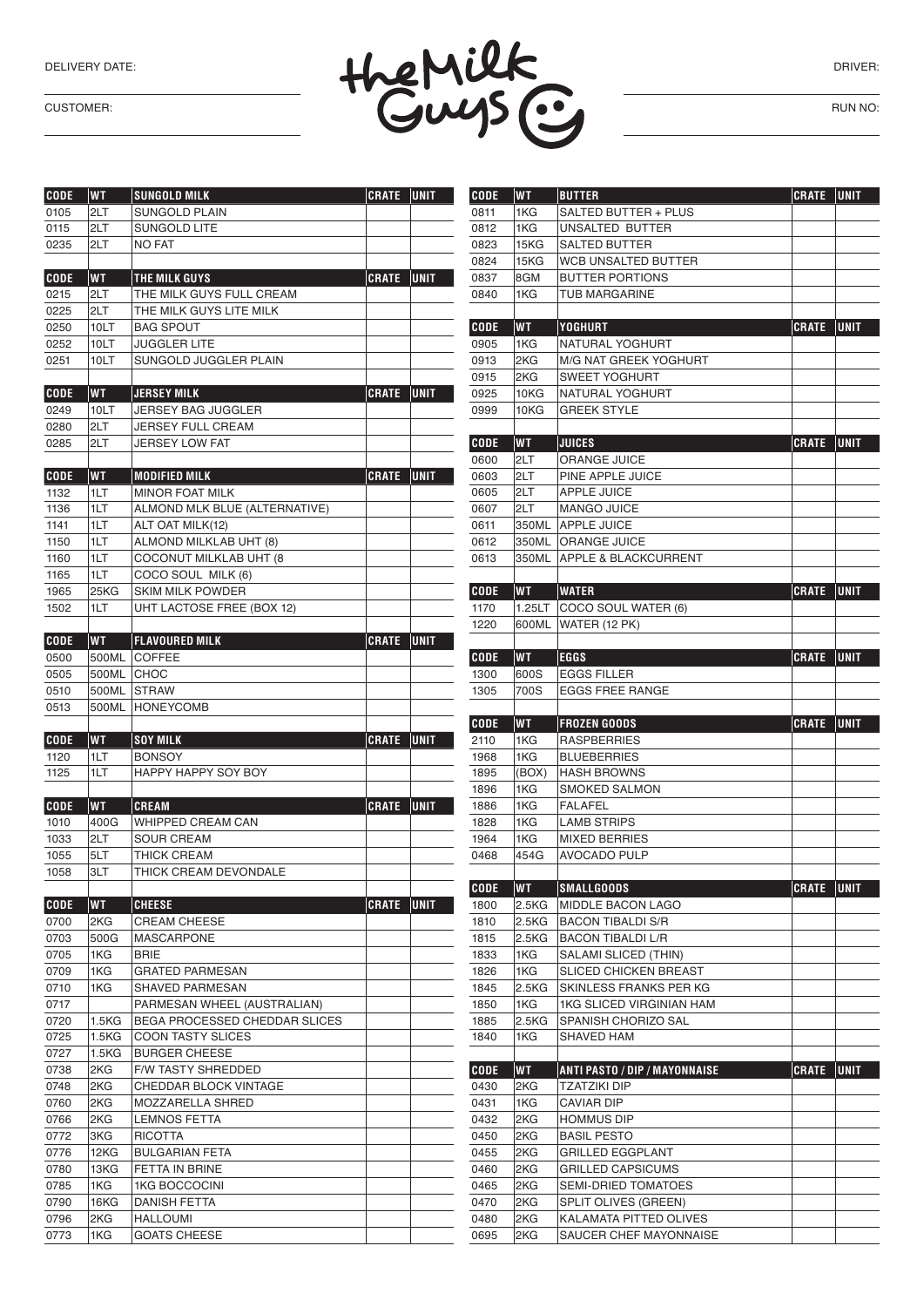

| <b>CODE</b>  | WT                         | <b>COOKING OILS</b>                              | <b>CRATE UNIT</b> |             | 0685        | 1LT         | <b>HOLLANDAISE SAUCE</b>              |              |             |
|--------------|----------------------------|--------------------------------------------------|-------------------|-------------|-------------|-------------|---------------------------------------|--------------|-------------|
| 1705         | 4LT                        | <b>VIRGIN OLIVE OIL</b>                          |                   |             | 1902        | 3KG         | <b>CHICKEN SALT</b>                   |              |             |
| 1710         | <b>20LT</b>                | <b>COTTON SEED OIL</b>                           |                   |             | 1943        | 4LT         | <b>BBQ SAUCE</b>                      |              |             |
| 1715         | 20LT                       | VEG OIL 20L                                      |                   |             | 1947        | 4LT         | <b>TOMATO SAUCE</b>                   |              |             |
|              |                            |                                                  |                   |             | 1958        | 1KG         | <b>MUESLI</b>                         |              |             |
| <b>CODE</b>  | WT                         | <b>SYRUPS</b>                                    | <b>CRATE UNIT</b> |             | 2995        | 1LT         | <b>VANILLA ESSENCE</b>                |              |             |
| 3000         | 700ML                      | <b>VANILLA SYRUP</b>                             |                   |             | 1946        | 3KG         | HONEY (AUSTRALIAN)                    |              |             |
| 3005         | 700ML                      | <b>CARAMEL SYRUP</b>                             |                   |             |             |             |                                       |              |             |
| 3010         | 700ML                      | <b>HAZELNUT SYRUP</b>                            |                   |             | <b>CODE</b> | WT          | <b>NUTS</b>                           | CRATE        | UNIT        |
|              |                            |                                                  |                   |             | 4000        | 1KG         | <b>CRANBERRIES</b>                    |              |             |
| <b>CODE</b>  | <b>WT</b>                  | <b>BEVERAGES</b>                                 | <b>CRATE UNIT</b> |             | 4002        | 1KG         | PEPITAS - PUMPKIN SEEDS               |              |             |
| 1400         |                            | 250ML SPARKLING (24) GLASS                       |                   |             | 4004        | 1KG         | <b>RED QUINOA</b>                     |              |             |
| 1405         | 500ML                      | SPARKLING (24) GLASS                             |                   |             | 4006        | 1KG         | <b>WHITE QUINOA</b>                   |              |             |
| 1410         | 750ML                      | SPARKLING (12) GLASS                             |                   |             | 4008        | 1KG         | <b>BLACK QUINOA</b>                   |              |             |
| 1415         | 1LT                        | SPARKLING (12) GLASS                             |                   |             | 4010        | 1KG         | <b>ALMONDS RAW</b>                    |              |             |
| 1420         | 500ML                      | SPARKLING (24) PLAST                             |                   |             | 4012        | 1KG         | ALMOND BLANCHED MEAL                  |              |             |
| 1430         | 200ML                      | CHINOTTO (24) BOTTLE                             |                   |             | 4014        | 1KG         | ALMOND NATURAL MEAL                   |              |             |
| 1435         | 200ML                      | ORANGE (24) BOTTLES                              |                   |             | 4016        | 1KG         | <b>ALMOND SLIVERED</b>                |              |             |
| 1440         | 200ML                      | LEMON (24) BOTTLE                                |                   |             | 4020        | 1KG         | <b>ALMOND FLAKE</b>                   |              |             |
| 1445         | 200ML                      | ROSSA (24) BOTTLE                                |                   |             | 4022        | 1KG         | <b>COCONUT FINE</b>                   |              |             |
| 1460         | 330ML                      | CHINOTTO (24) CAN                                |                   |             | 4024        | 1KG         | <b>COCONUT FLAKED</b>                 |              |             |
| 1465         | 330ML                      | ORANGE (24) CAN                                  |                   |             | 4026        | 1KG         | <b>COCONUT FINE</b>                   |              |             |
| 1470         | 330ML                      | LEMON (24) CAN                                   |                   |             | 4028        | 1KG         | <b>COCONUT SHRED</b>                  |              |             |
| 1475         | 330ML                      | ROSSA (24) CAN                                   |                   |             | 4032        | 1KG         | PISTACHIO KERNEL BROKEN               |              |             |
| 1480         | 330ML                      | <b>SAN PELL CAN MIN</b>                          |                   |             | 4034        | 1KG         | <b>WALNUTS</b>                        |              |             |
| 1485         | 330ML                      | <b>LEMON ZEST CAN</b>                            |                   |             | 4036        | 1KG         | <b>SUNFLOWER SEEDS</b>                |              |             |
| 1486         | 330ML                      | DARK MOR POMMEG                                  |                   |             | 4041        | 1KG         | ROLLED OATS                           |              |             |
| 1490         | 330ML                      | TANG/WILD STRAWB                                 |                   |             |             |             |                                       |              |             |
|              |                            |                                                  |                   |             | <b>CODE</b> | WT          | <b>SWEETS</b>                         | CRATE        | UNIT        |
| <b>CODE</b>  | WT                         | EDLYN TOPPINGS                                   | CRATE             | $ $ UNIT    | 1973        | 2KG         | DRINKING CHOCOLATE                    |              |             |
| 3505         | 3LT                        | <b>CHOCOLATE TOPPING</b>                         |                   |             | 1980        | 15KG        | <b>RAW SUGAR</b>                      |              |             |
| 3510         | 3LT                        | <b>STRAWBERRY TOPPING</b>                        |                   |             | 1985        | 25KG        | <b>SUGAR CASTOR</b>                   |              |             |
| 3515         | 3LT                        | <b>VANILLA TOPPING</b>                           |                   |             | 2000        |             | 3KG BULK BACI ORIGINAL (4X125G)       |              |             |
| 3520         | 3LT                        | <b>CARAMEL TOPPING</b>                           |                   |             | 2004        |             | <b>BACI BAGS</b>                      |              |             |
| 3525         | 3LT                        | <b>BANANA TOPPING</b>                            |                   |             | 1937        | 10KG        | <b>MUFFIN MIX</b>                     |              |             |
| 3530         | 3LT                        | <b>BLUE HEAVEN TOPPING</b>                       |                   |             |             |             |                                       |              |             |
| 3535         | 3LT                        | <b>LIME TOPPING</b>                              |                   |             | <b>CODE</b> | WТ          | <b>ESSENTIALS</b>                     | <b>CRATE</b> | <b>UNIT</b> |
| 3540         | 3LT                        | <b>RASPBERRY TOPPING</b>                         |                   |             | 2005        |             | GLV VINYL GLOVE PAK L/PWD CLEAR (P/F) |              |             |
| 3545         | 3LT                        | <b>SPEARMINT TOPPING</b>                         |                   |             | 2007        |             | GLV VINYL GLOVE L/PWD P/FREE CLEAR    |              |             |
| 3550         | 3LT                        | <b>COFFEE TOPPING</b>                            |                   |             | 2008        |             | CRYSTAL WARP CLING WRAP (45X 600M)    |              |             |
| 3555         | 3LT                        | PINEAPPLE TOPPING                                |                   |             | 2009        |             | ALL PURPOSE FOIL (44CM X 150M)        |              |             |
| 3560         | 3LT                        | <b>MANGO TOPPING</b>                             |                   |             | 2010        |             | <b>HEAVY DUTY CLOTH (BLUE)</b>        |              |             |
| 3565         | 3LT                        | <b>HONEYCOMB TOPPINGS</b>                        |                   |             | 2019        |             | BAKING PAPER (30CM)                   |              |             |
| 3570         | 3LT                        | COOKIES&CREAM TOPPING                            |                   |             |             |             |                                       |              |             |
| 3600         | 30ML                       | PUMP SYRUP                                       |                   |             | <b>CODE</b> | <b>PACK</b> | <b>BISCUITS</b>                       | <b>CRATE</b> | <b>UNIT</b> |
| 0692         | 3LT                        | <b>MAPPLE SYRUP</b>                              |                   |             | 1991        | 18          | YOYOS (LARGE)                         |              |             |
|              |                            |                                                  |                   |             | 1992        | 15          | SMARTIE COOKIES                       |              |             |
| <b>CODE</b>  | <b>WT</b>                  | <b>COULIS</b>                                    | <b>CRATE</b>      | <b>UNIT</b> | 1993        | 24          | CHOC CHUNK                            |              |             |
| 1940         |                            | 1.25KG COULIS RASPBERRY                          |                   |             | 1994        | 16          | TRIPLE CHOCOLATE BISCUITS             |              |             |
| 1941         |                            | 1.25KG COULIS MANGO                              |                   |             | 1996        | 20          | <b>FLORINTINE</b>                     |              |             |
| 1945         |                            | 1.25KG COULIS PASSIONFRT                         |                   |             | 1998        |             | VIENNESE CHOCOLATE FINGERS            |              |             |
|              |                            |                                                  |                   |             |             |             |                                       |              |             |
| <b>CODE</b>  | <b>WT</b>                  | <b>BREADS</b>                                    | <b>CRATE UNIT</b> |             | <b>CODE</b> | WT          | <b>OTHERS</b>                         | CRATE        | UNIT        |
| 1950         | 2KG                        | <b>BANANA BREAD</b>                              |                   |             |             |             |                                       |              |             |
| 1951         | 2KG                        | <b>WALNUT BREAD</b>                              |                   |             |             |             |                                       |              |             |
| 1954         | 2KG                        | BANANA BLUEBERRY BREAD                           |                   |             |             |             |                                       |              |             |
|              |                            |                                                  |                   |             |             |             |                                       |              |             |
|              |                            |                                                  |                   |             |             |             |                                       |              |             |
|              |                            |                                                  |                   |             |             |             |                                       |              |             |
|              |                            |                                                  |                   |             |             |             |                                       |              |             |
| <b>CODE</b>  | <b>WT</b>                  | <b>CONDIMENTS</b>                                | <b>CRATE UNIT</b> |             |             |             |                                       |              |             |
| 0487         | 2.4 <sub>K</sub> G         | <b>TOMATO RELISH</b>                             |                   |             |             |             |                                       |              |             |
| 0488         | 4LT                        | <b>WHITE VINEGAR</b>                             |                   |             |             |             |                                       |              |             |
| 0492         | 3KG                        | <b>BEETROOT SLICED</b>                           |                   |             |             |             |                                       |              |             |
| 0496<br>0498 | 2.6 <sub>K</sub> G<br>18KG | <b>MUSTARD PICKLE</b><br><b>CRUSHED TOMATOES</b> |                   |             |             |             |                                       |              |             |